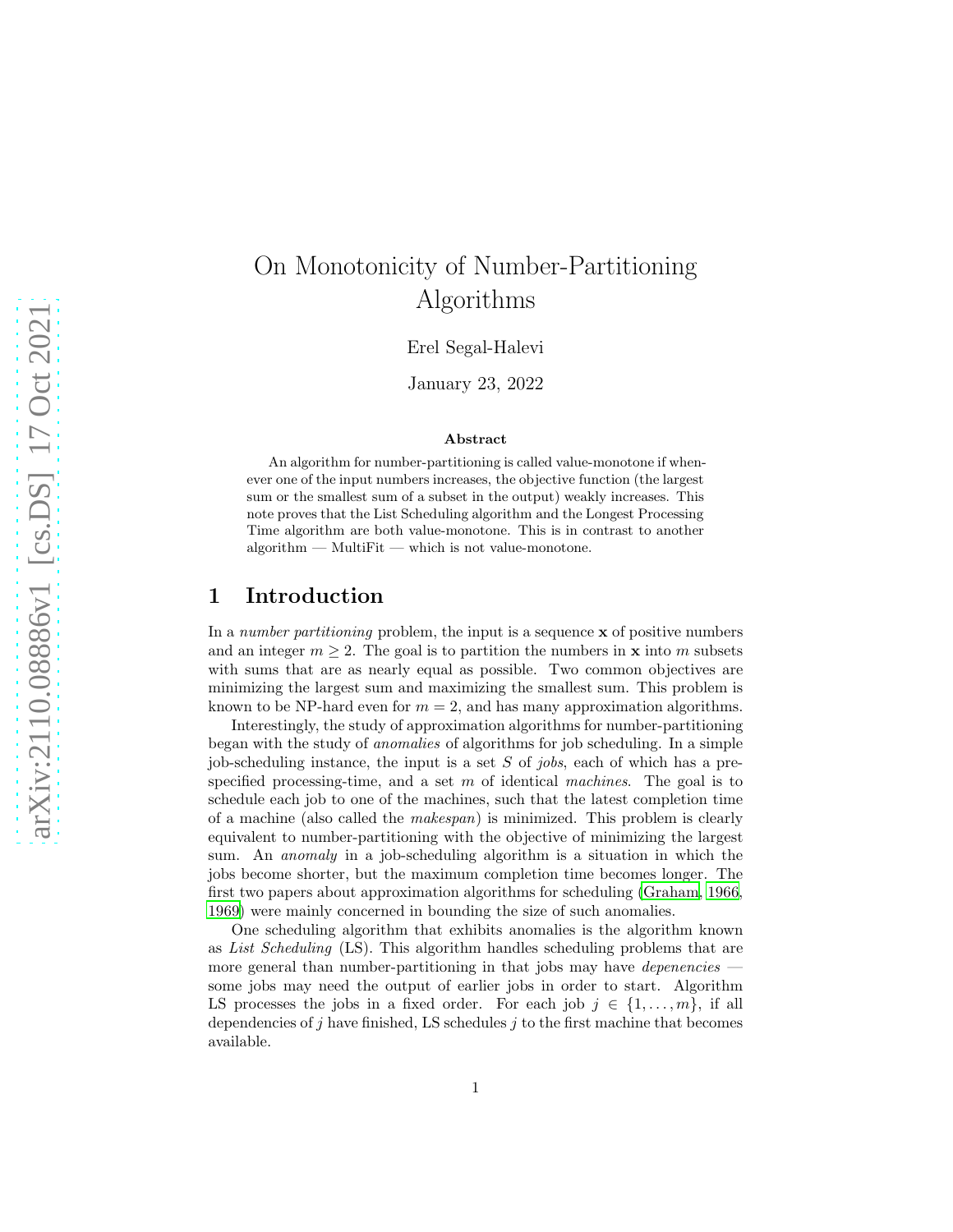<span id="page-1-1"></span>Example 1 (LS algorithm and its anomalies; based on [Graham \(1969\)](#page-7-1)). There are  $m = 3$  machines. There are nine jobs, their processing-times are

$$
30, 21, 22, 20, 40, 40, 40, 40, 90,
$$

and the four 40 jobs depend on the 20 job.

LS schedules  $30, 21, 22$  each on a different machine. The 20 is scheduled on machine  $\#2$ , since it is becomes available first. The four 40 jobs have to wait until this job finishes, in time 41. Meanwhile, LS schedules the 90 on machine  $#1$  when it becomes available. The final schedule is:

- Machine  $\#1: 30 + 90 = 120$
- Machine  $\#2$ :  $21 + 20 + 40 + 40 = 121$
- Machine  $\#3: 22 + [19 \text{ idle time}] + 40 + 40 = 121$

so the makespan is 121.

Now, suppose all jobs become shorter and their processing-times are

$$
22, 11, 12, 10, 30, 30, 30, 30, 80, \\
$$

where the four 30 jobs still depend on the 10 job. LS schedules  $22, 11, 12$  each on a different machine. The 10 is scheduled on machine  $#2$ . It finishes in time 21, when both machines  $#2$  and  $#3$  are available. So the first two 30 jobs are scheduled to these machines, and the third one is scheduled to machine  $#1$ . Now, machines  $#2$  and  $#3$  become available before machine  $#1$ , so the last two jobs are assigned to them. The final schedule is:

- Machine  $\#1: 22 + 30 = 52$
- Machine  $\#2$ :  $11 + 10 + 30 + 30 = 81$
- Machine #3:  $12 + [9 \text{ idle time}] + 30 + 80 = 131$

so the makespan is  $131 -$  an increase of 10!

While dependencies are relevant in job scheduling, they are less relevant for general number partitioning. This raises the question of whether LS has similar anomalies when there are no dependencies.<sup>[1](#page-1-0)</sup> Strangely, I could not find an answer to this question in the large literature on scheduling and number partitioning. Without dependencies, algorithm LS can be described simply as:

- Initialize  $m$  empty bins.
- For each number  $x_i$  in the input sequence: put  $x_i$  in a bin in which the current sum is smallest (if there are ties, use the bin with the smallest index).

 $\Box$ 

<span id="page-1-0"></span><sup>&</sup>lt;sup>1</sup>One can check that, in Example [1](#page-1-1) without dependencies, there are no anomalies — the initial makespan is 160 and the makespan after the decrease is 131.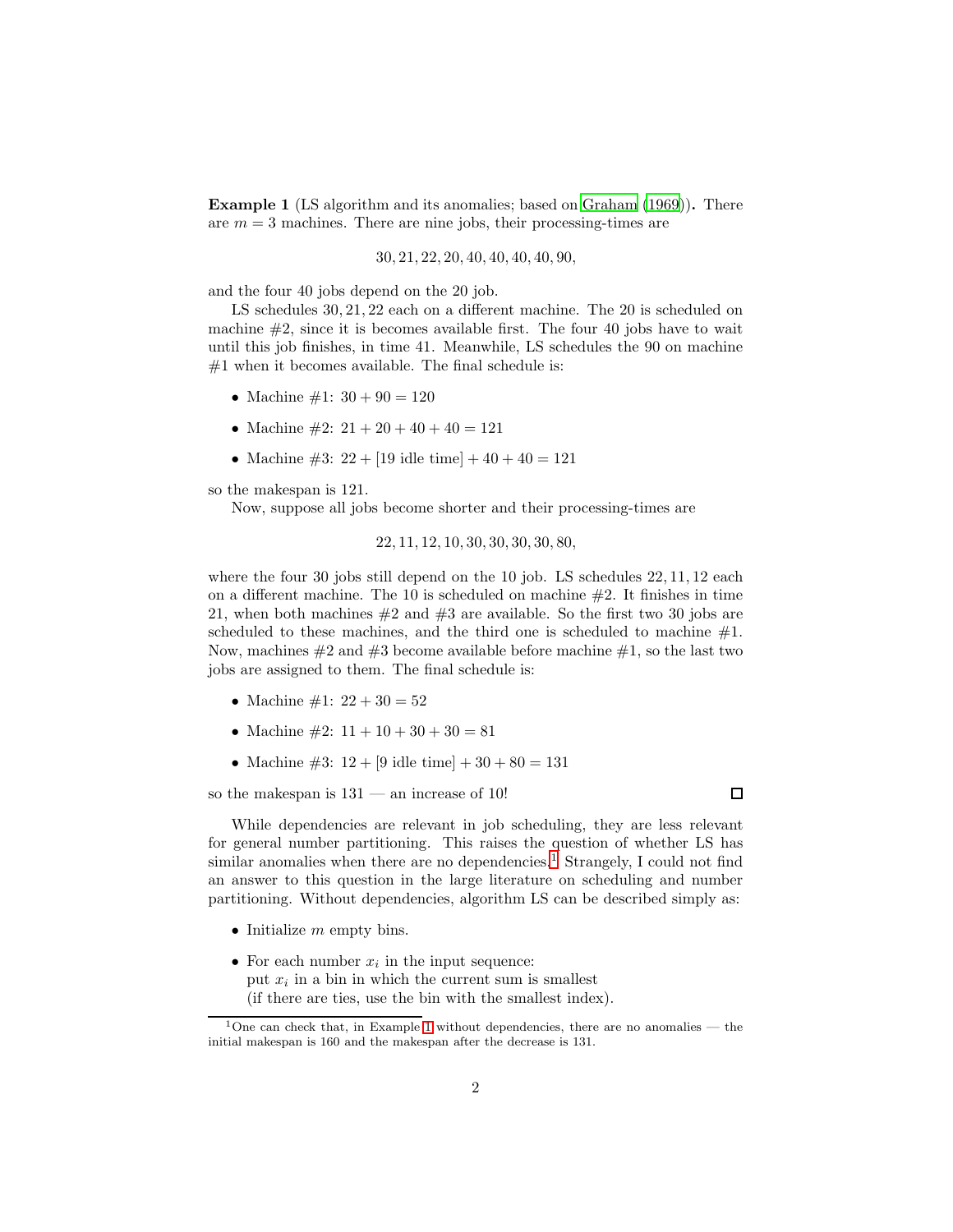To see that the question is not trivial, consider another example.

**Example 2** (LS algorithm for number-partitioning). Suppose  $m = 2$  and the input sequence is 18, 10, 6, 4. Then LS returns the partition  $(18)$ ,  $(10 + 6 + 4)$ with sums 18, 20.

Now, suppose the third input increases and the new sequence is 18, 10, 9, 4. Then LS returns the partition  $(18+4, 10+9)$  with sums 22, 19. The second sum decreased! However, both the maximum and the minimum sums increased.

To state the question formally, some definitions are needed. Given an algorithm A, denote by  $A(\mathbf{x}, m)$  the output of A on inputs **x** and m. Given two sequences  $\mathbf{x} = (x_1, \ldots, x_n)$  and  $\mathbf{y} = (y_1, \ldots, y_n)$ , the notation  $\mathbf{x} \geq \mathbf{y}$  means that  $x_i \geq y_i$  for all  $i \in [m]$ .

**Definition 1.** An algorithm A for number-partitioning is called *value-monotone* if, for any integer  $m \geq 2$  and for any two input sequences **x**, **y** such that  $\mathbf{x} \geq \mathbf{y}$ , the maximum subset sum in  $A(\mathbf{x}, m)$  is at least the maximum subset sum in  $A(\mathbf{y}, m)$ , and the minimum subset sum in  $A(\mathbf{x}, m)$  is at least the minimum subset sum in  $A(\mathbf{y}, m)$ .

This note proves the following.

<span id="page-2-0"></span>**Theorem 1.** Algorithm LS for number-partitioning (identical-machines scheduling with no job dependencies) is value-monotone.

A variant of algorithm LS, which has superior approximation ratios for both maximizing the largest sum and minimizing the smallest sum, is called Longest Processing Time first or LPT:

- Order the inputs from large to small, such that  $x_1 \geq \cdots \geq x_n$ .
- Run LS on the resulting sequence.

<span id="page-2-1"></span>Theorem 2. Algorithm LPT for number-partitioning is value-monotone.

Not all number-partitioning algorithms are value-monotone. A third algorithm, called MultiFit [\(Coffman et al., 1978\)](#page-7-2), is known not to be valuemonotone even without dependencies. For completeness, an example is presented after the theorems are proved.

#### Proposition 3. Algorithm MultiFit for number-partitioning is not value-monotone.

All results are proved in Section [2](#page-3-0).

While searching the literature on scheduling for monotonicity properties, the only one I could find is a different kind of monotonicity, called speedmonotonicity, that is relevant when machines may have different speeds. This properety is briefly explained in Section [3](#page-6-0).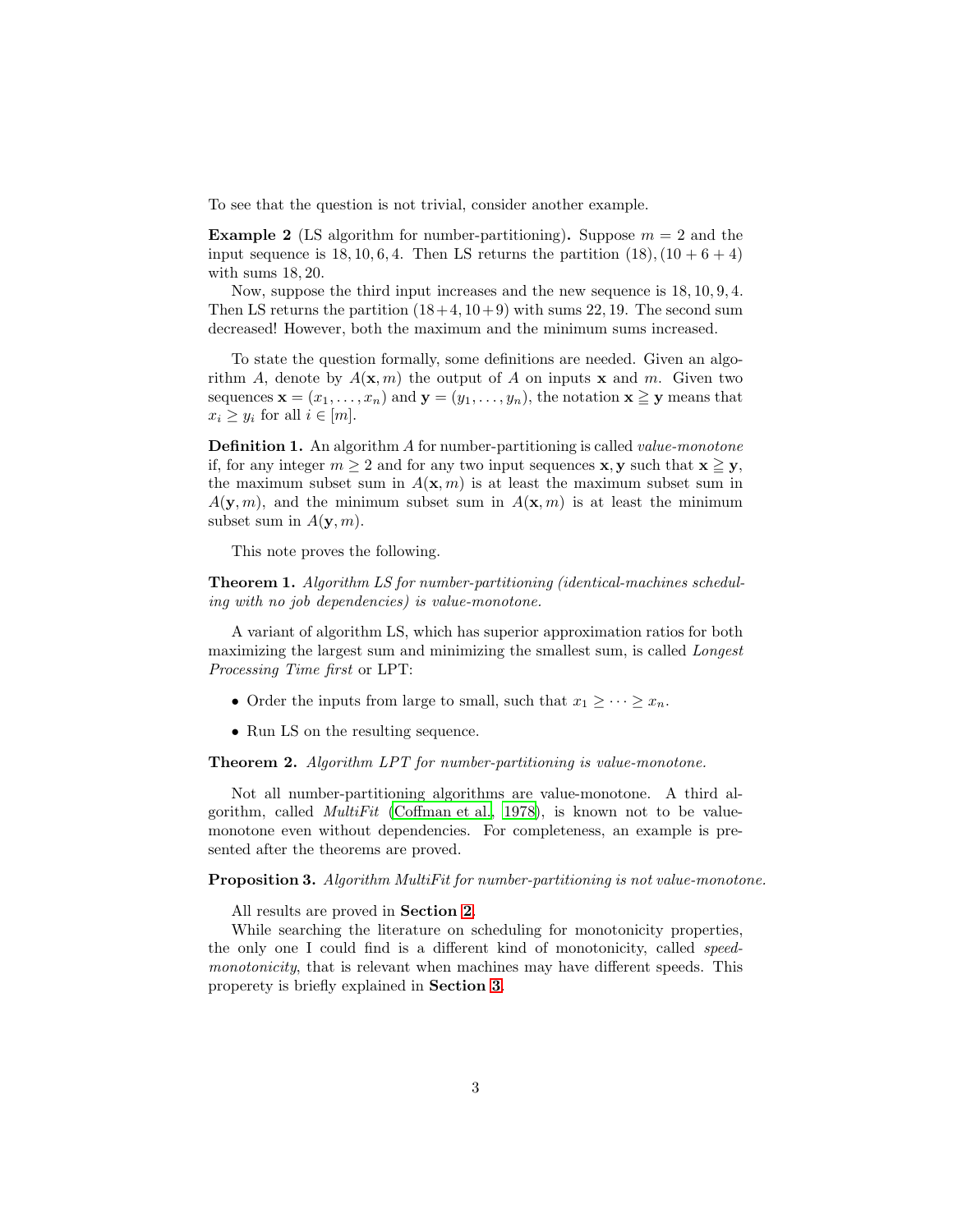## <span id="page-3-0"></span>2 Value Monotonicity

Given an input sequence **x** and an integer  $m \geq 2$ , the output of a numberpartitioning algorithm A is denoted by  $A(\mathbf{x}, m)$ . It is a sequence of m subsets,  $P_1, \ldots, P_m$ . For all  $j \in [m]$ , denote by  $v(P_j)$  the sum of values in  $P_j$ .

To prove value-monotonicity, a slighly more general property is proved first.

**Definition 2.** A real vector  $(s_1, \ldots, s_m)$  dominates another vector  $(t_1, \ldots, t_m)$ if there is a permutation  $\pi$  of  $[m]$  such that, for all  $i \in [m]$ ,  $s_{\pi(i)} \geq t_i$ .

Note that, if **s** dominates **t**, then both max  $s \geq \max t$  and min  $s \geq \min t$ . Therefore, to prove that an algorithm is value-monotone, it is sufficient to prove that, when one input increases, the new vector  $(v(P_1), \ldots, v(P_m))$  dominates the old one.

#### 2.1 List Scheduling

Theorem [1](#page-2-0) follows from the following.

<span id="page-3-1"></span>**Lemma 1.** Let  $m \geq 2$  be a fixed integer,  $\mathbf{x} := (x_1, \ldots, x_j, \ldots, x_n)$  a sequence of positive numbers, and  $\mathbf{x}' := (x_1, \ldots, x_j + \epsilon, \ldots, x_n)$  for some  $\epsilon > 0$ .

Let  $(P_1,\ldots,P_m) := LS(\mathbf{x},m)$  and  $(P'_1,\ldots,P'_m) := LS(\mathbf{x}',m)$ . Then, the set  $\{v(P'_i) \mid i \in [m]\}\$  dominates the set  $\{v(P_i) \mid i \in [m]\}.$ 

*Proof.* The proof is by induction on the number of inputs n. For  $n = 1$  the claim is trivial. Suppose the claim is true for  $n - 1$  inputs. Now there are some n inputs. Consider two cases.

**Case #1:** The value that becomes larger is  $x_n$ . Then in the second run, LS partitions the first  $n - 1$  inputs in exactly the same way as in the first run. Therefore, when the new input  $x_n + \epsilon$  arrives, the situation in the second run is exactly the same as in the first run, and algorithm LS inserts this new input into the same bin into which  $x_n$  was inserted in the first run. Therefore, the claimed domination holds with the identity permutation.

**Case #2:** The value that becomes larger is one of  $x_1, \ldots, x_{n-1}$ . By the induction assumption, the claim holds for the instance  $x_1, \ldots, x_{n-1}$ . Denote by  $v^k$  the function that maps a part into its value after iteration k of LS. By the induction assumption, the set  $\{v^{n-1}(P_i') | i \in [m]\}$  dominates the set  $\{v^{n-1}(P_i) \mid i \in [m]\}\$ . Let  $\pi$  be the permutation such that, for all  $i \in [m]$ ,  $\overline{v}^{n-1}(\overline{P'_\pi})$  $(v''_{\pi(i)}) \geq v^{n-1}(P_i).$ 

It remains to show that domination holds after  $x_n$  is added. That is, that the set  $\{v^n(P'_i) \mid i \in [m]\}$  dominates the set  $\{v^n(P_i) \mid i \in [m]\}$ . Suppose that, in the first run, LS inserted  $x_n$  into  $P_i$  (for some  $i \in [m]$ ). Consider two subcases.

Case 2.1: In the second run, LS inserts  $x_n$  into  $P'_n$  $_{\pi(i)}^{\prime}$ . Then,

$$
v^{n}(P'_{\pi(i)}) = v^{n-1}(P'_{\pi(i)}) + x_{n}
$$
  
\n
$$
\geq v^{n-1}(P_{i}) + x_{n}
$$
 by domination  
\n
$$
= v^{n}(P_{i}),
$$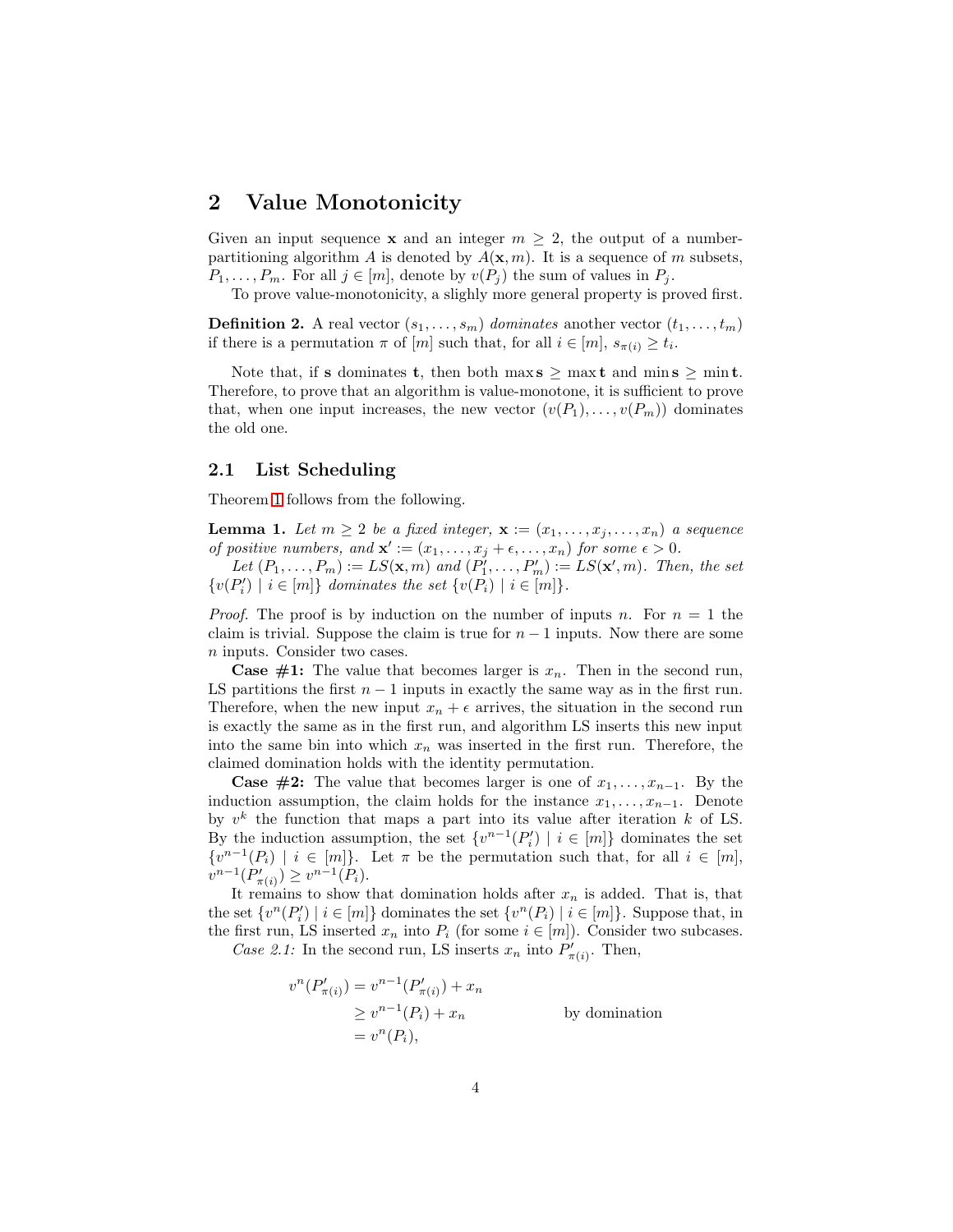and the other  $m-1$  bins do not change in iteration n, so domination holds with the same permutation  $\pi$ .

Case 2.2: In the second run, LS inserts  $x_n$  into  $P'_n$  $\sigma'_{\pi(j)}$  for some  $j \neq i$ . By definition of LS, this means that  $v^{n-1}(P'_n)$  $(\mathbf{m}'_{\pi(j)})$  is a smallest element in the vector  $P'$ . In particular,

$$
v^{n-1}(P'_{\pi(i)}) \ge v^{n-1}(P'_{\pi(j)}).
$$

By domination,

$$
v^{n-1}(P'_{\pi(j)}) \ge v^{n-1}(P_j).
$$

Since in the first run, LS inserted  $x_n$  into  $P_i$ , its sum was smallest then, that is,

$$
v^{n-1}(P_j) \ge v^{n-1}(P_i).
$$

Combining these three inequalities gives

v

$$
v^{n-1}(P'_{\pi(j)}) \ge v^{n-1}(P_i),
$$
  

$$
v^{n-1}(P'_{\pi(i)}) \ge v^{n-1}(P_j).
$$

Therefore,

$$
v^{n}(P'_{\pi(j)}) = v^{n-1}(P'_{\pi(j)}) + x_{n}
$$
  
\n
$$
\geq v^{n-1}(P_{i}) + x_{n}
$$
  
\n
$$
= v^{n}(P_{i}),
$$
  
\n
$$
v^{n}(P'_{\pi(i)}) = v^{n-1}(P'_{\pi(i)})
$$
  
\n
$$
\geq v^{n-1}(P_{j})
$$
  
\n
$$
= v^{n}(P_{j}).
$$

So domination holds with a permutation  $\pi'$  which is derived from  $\pi$  by swapping  $\pi(i)$  with  $\pi(j)$ .  $\Box$ 

#### 2.2 Longest Processing Time

Theorem [2](#page-2-1) follows from the following.

**Lemma 2.** Let  $m \geq 2$  be a fixed integer,  $\mathbf{x} := (x_1, \ldots, x_i, \ldots, x_n)$  a sequence of positive numbers, and  $\mathbf{x}' := (x_1, \ldots, x_j + \epsilon, \ldots, x_n)$  for some  $\epsilon > 0$ .

Let  $(P_1, \ldots, P_m) := LPT(\mathbf{x}, m)$  and  $(P'_1, \ldots, P'_m) := LPT(\mathbf{x}', m)$ . Then, the set  $\{v(P'_i) \mid i \in [m]\}$  dominates the set  $\{v(P_i) \mid i \in [m]\}.$ 

*Proof.* If the increase in  $x_j$  does not change the relative order between the inputs, then LPT runs exactly like LS on the ordered input sequence, so the claim is implied by Lemma [1.](#page-3-1)

Otherwise, the increase in  $x_j$  can be decomposed into several smaller increases, where in each increase, it becomes equal to the next-higher input, and in the final increase, it attains its final larger value. The claim holds for each sub-increase by Lemma [1.](#page-3-1) Since domination is a transitive relation, it holds for the grand increase too.  $\Box$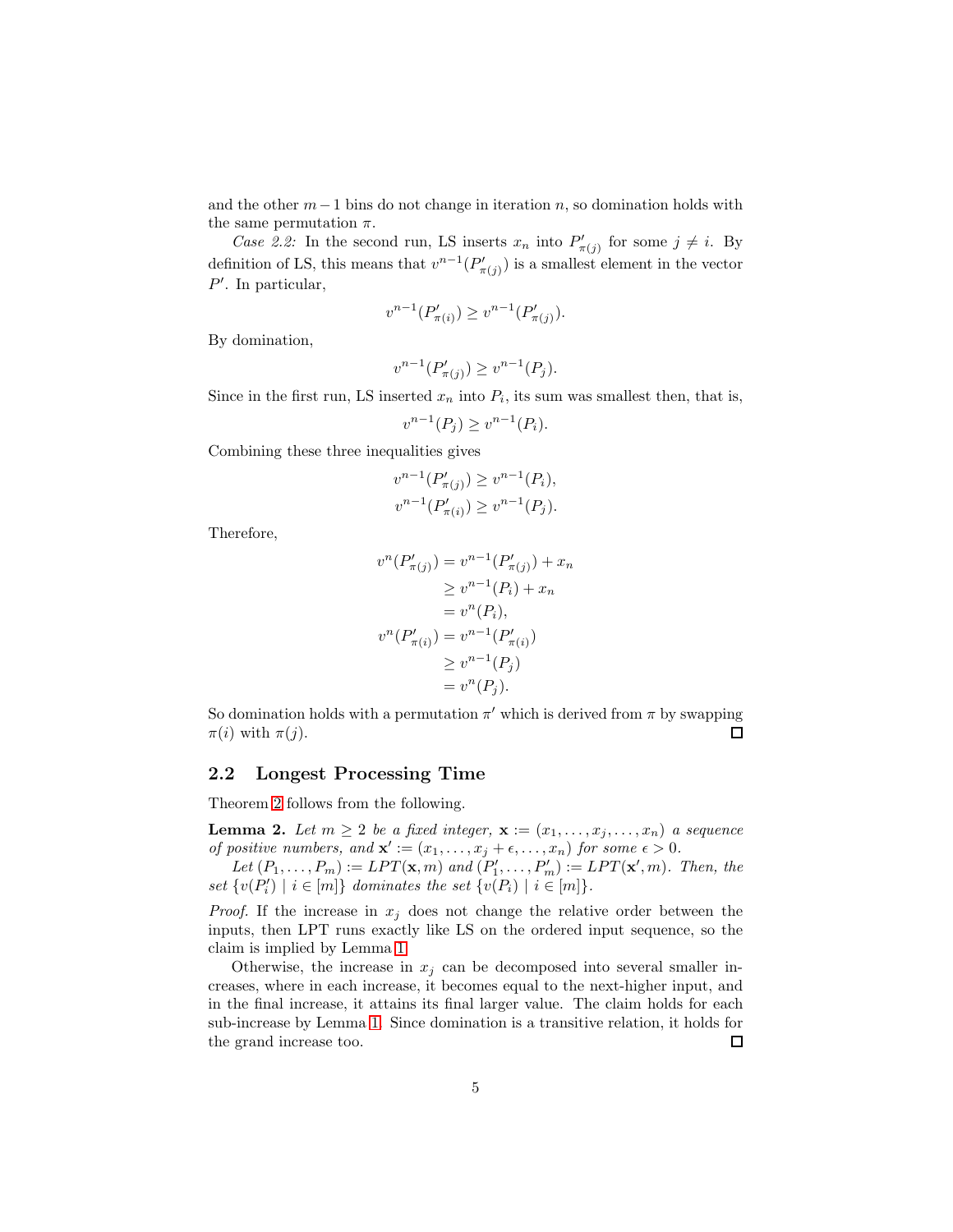### 2.3 MultiFit

[Coffman et al. \(1978](#page-7-2)) developed another algorithm for number-partitioning. It uses as a subroutine an algorithm called First Fit Decreasing (FFD), originally developed for the bin-packing problem. FFD is parametrized by a positive number  $c > 0$  called the *bin-capacity*.

- 1. Order the inputs from large to small.
- 2. Open a new empty bin, B.
- 3. For each number  $x_i$  in the sequence:
	- $\bullet$  If the number can be added into  $B$  such that the sum remains at most  $c$  — insert  $x_i$  into  $B$ .
	- Else, skip  $x_i$ .
- 4. If some inputs remain, return to step 2.

MultiFit uses binary search to find the smallest  $c$  such that FFD manages to pack all input numbers into at most  $m$  bins. Then, it returns the resulting m-partition.

[Huang and Lu \(2021\)](#page-8-0)[Examples 5.1, 5.2] have already shown an example in which MultiFit is not value-monotone. For completeness, a different example is presented below.

Example 3 (MultiFit algorithm anomalies; based on [Coffman et al. \(1978\)](#page-7-2)). Suppose  $m = 3$  and the input sequence is:

$$
44, 24, 24, 22, 21, 17, 8, 8, 6, 6.
$$

With capacity  $c = 60$ , FFD packs all inputs into 3 bins:

- $44 + 8 + 8 = 60$
- $24 + 24 + 6 + 6 = 60$
- $22 + 21 + 17 = 60$

Clearly, packing into 3 bins is impossible with any smaller capacity, so MultiFit returns the above partition, in which the largest sum is 60.

Now, suppose input  $#6$  decreases from 17 to 16, so the input sequence is:

$$
44, 24, 24, 22, 21, 16, 8, 8, 6, 6.
$$

Now, with capacity  $c = 60$ , FFD needs 4 bins:

- $44 + 16 = 60$
- $24 + 24 + 8 = 56$
- $22 + 21 + 8 + 6 = 57$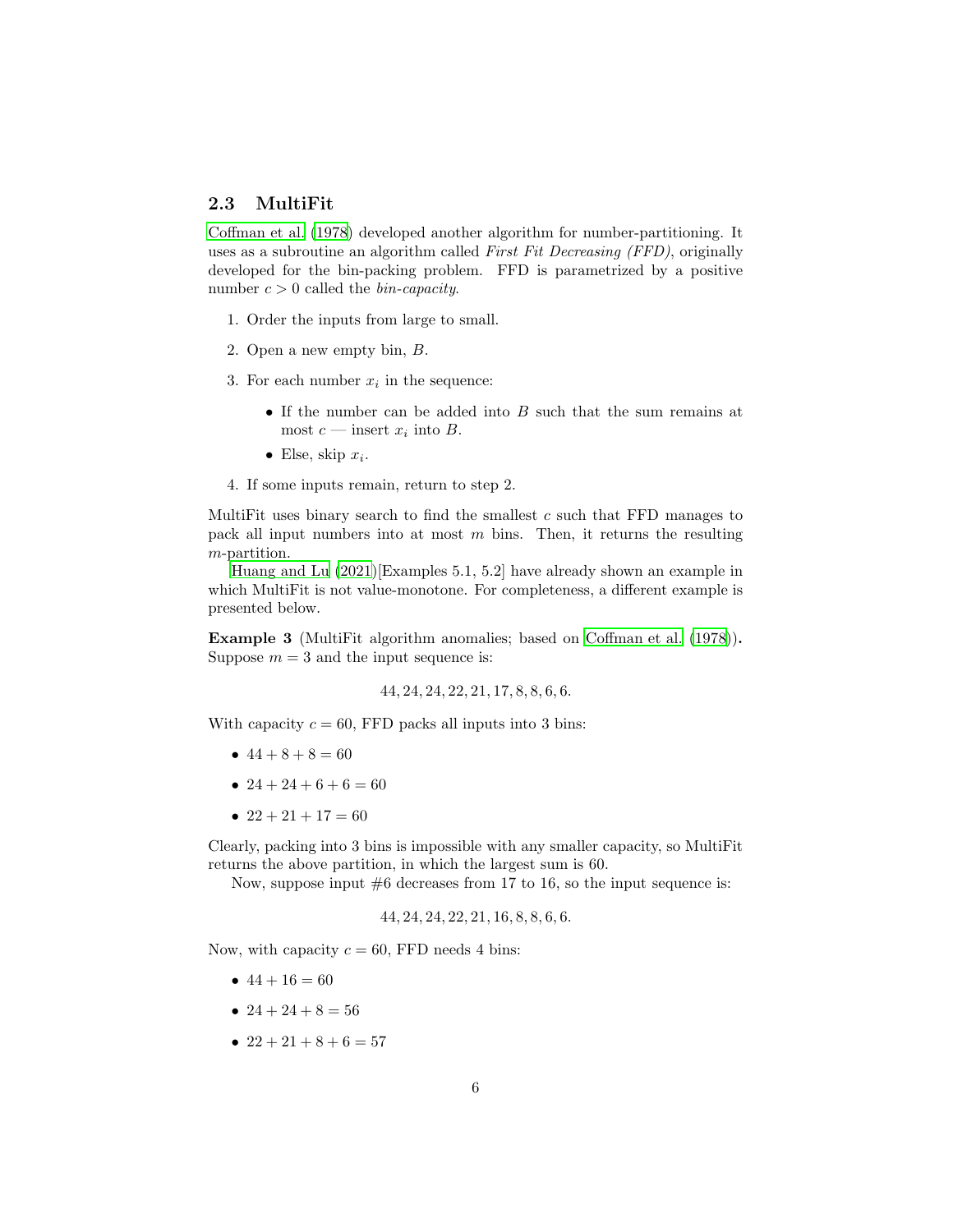• 6

so MultiFit must increase the capacity. The smallest capacity for which FFD packs all inputs into 3 bins is 62:

- $44 + 16 = 60$
- $24 + 24 + 8 + 6 = 62$
- $22 + 21 + 8 + 6 = 57$ .

<span id="page-6-0"></span>Thus, the largest sum increases, so MultiFit is not value-monotone.

 $\Box$ 

# 3 Related Work: Speed Monotonicity

There is another monotonicity property, that is related to algorithms for uniformmachines scheduling. In this setting, the  $m$  machines may have different speeds. When a process is scheduled on machine i, its actual run-time is its basic processing-time divided by the machine speed.

**Definition 3.** An algorithm A for uniform-machines scheduling is called *speed*monotone if, for any  $i \in [m]$ , if the speed of machine i increases while all other inputs remain the same, then the total processing-time allocated to  $i$  weakly increases.

Speed-monotonicity is particularly important when the speeds are private information of the machine owners, and it is required to incentivize the owners to reveal the true speeds. Such truthful algorithms were discussed by [Archer and Tardos \(2001\)](#page-7-3); [Auletta et al. \(2004](#page-7-4)); [Ambrosio and Auletta \(2004\)](#page-7-5); [Andelman et al. \(2005\)](#page-7-6); Kovács (2005). It is clearly different than the valuemonotonicity property studied in the present paper.

## 4 Future Work

The results in this note raise various questions for future work.

1. What other number-partitioning algorithms are value-monotone? Particularly interesting are the differencing method of [Karmarkar and Karp \(1982\)](#page-8-2) and its variants, such as Largest Differencing Method (LDM), Pairwise Differencing Method (PDM) and Balanced LDM [\(Yakir, 1996\)](#page-8-3). Are they value-monotone?

2. Do LS and LPT remain value-monotone for more complex problems? Particularly, are they value-monotone for uniform-machines scheduling? Are they value-monotone for number-partitioning with cardinality constraints on the subsets, such as the balanced number partitioning problem [\(Coffman Jr et al.](#page-7-7), [1984;](#page-7-7) [Tsai, 1992\)](#page-8-4) or the k-partitioning problem [\(Babel et al.](#page-7-8), [1998](#page-7-8); [He et al., 2003\)](#page-7-9)?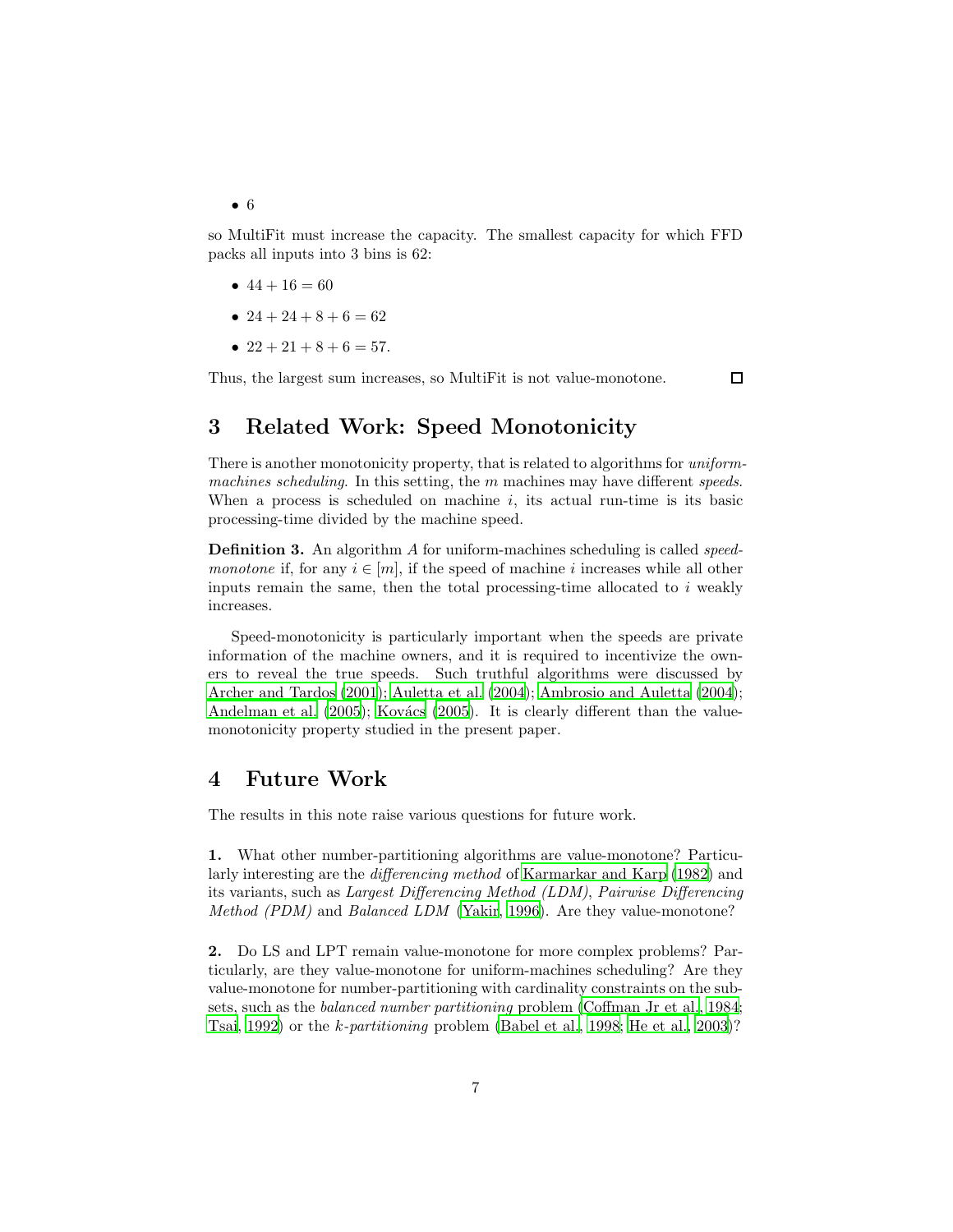**3.** Define a number-partitioning algorithm A as subset-count-monotone if increasing the number of allowed subsets  $(m)$  weakly *decreases* the largest and the smallest subset-sums. List Scheduling is not subset-count-monotone when there are dependencies between jobs; this can be shown in Example [1.](#page-1-1) If the number of machines increases from 3 to 4, then the largest sum increases from 121 to 150. What if there are no dependencies — are LS, LPT and other number-partitioning algorithms subset-count-monotone?

## References

- <span id="page-7-5"></span>Ambrosio, P. and Auletta, V. (2004). Deterministic monotone algorithms for scheduling on related machines. In International Workshop on Approximation and Online Algorithms, pages 267–280. Springer.
- <span id="page-7-6"></span>Andelman, N., Azar, Y., and Sorani, M. (2005). Truthful approximation mechanisms for scheduling selfish related machines. In Annual Symposium on Theoretical Aspects of Computer Science, pages 69–82. Springer.
- <span id="page-7-3"></span>Archer, A. and Tardos, E. (2001). Truthful mechanisms for one-parameter ´ agents. In Proceedings 42nd IEEE Symposium on Foundations of Computer Science, pages 482–491. IEEE.
- <span id="page-7-4"></span>Auletta, V., De Prisco, R., Penna, P., and Persiano, G. (2004). Deterministic truthful approximation mechanisms for scheduling related machines. In Annual Symposium on Theoretical Aspects of Computer Science, pages 608–619. Springer.
- <span id="page-7-8"></span>Babel, L., Kellerer, H., and Kotov, V. (1998). Thek-partitioning problem. Mathematical Methods of Operations Research, 47(1):59–82.
- <span id="page-7-2"></span>Coffman, Jr, E. G., Garey, M. R., and Johnson, D. S. (1978). An application of bin-packing to multiprocessor scheduling. SIAM Journal on Computing,  $7(1):1-17.$
- <span id="page-7-7"></span>Coffman Jr, E. G., Frederickson, G. N., and Lueker, G. S. (1984). A note on expected makespans for largest-first sequences of independent tasks on two processors. Mathematics of Operations Research, 9(2):260–266.
- <span id="page-7-0"></span>Graham, R. L. (1966). Bounds for certain multiprocessing anomalies. Bell system technical journal, 45(9):1563–1581.
- <span id="page-7-1"></span>Graham, R. L. (1969). Bounds on multiprocessing timing anomalies. SIAM Journal on Applied Mathematics, 17(2):416–429.
- <span id="page-7-9"></span>He, Y., Tan, Z., Zhu, J., and Yao, E. (2003).  $\kappa$ -partitioning problems for maximizing the minimum load. Computers  $\mathcal{B}$  Mathematics with Applications, 46(10-11):1671–1681.